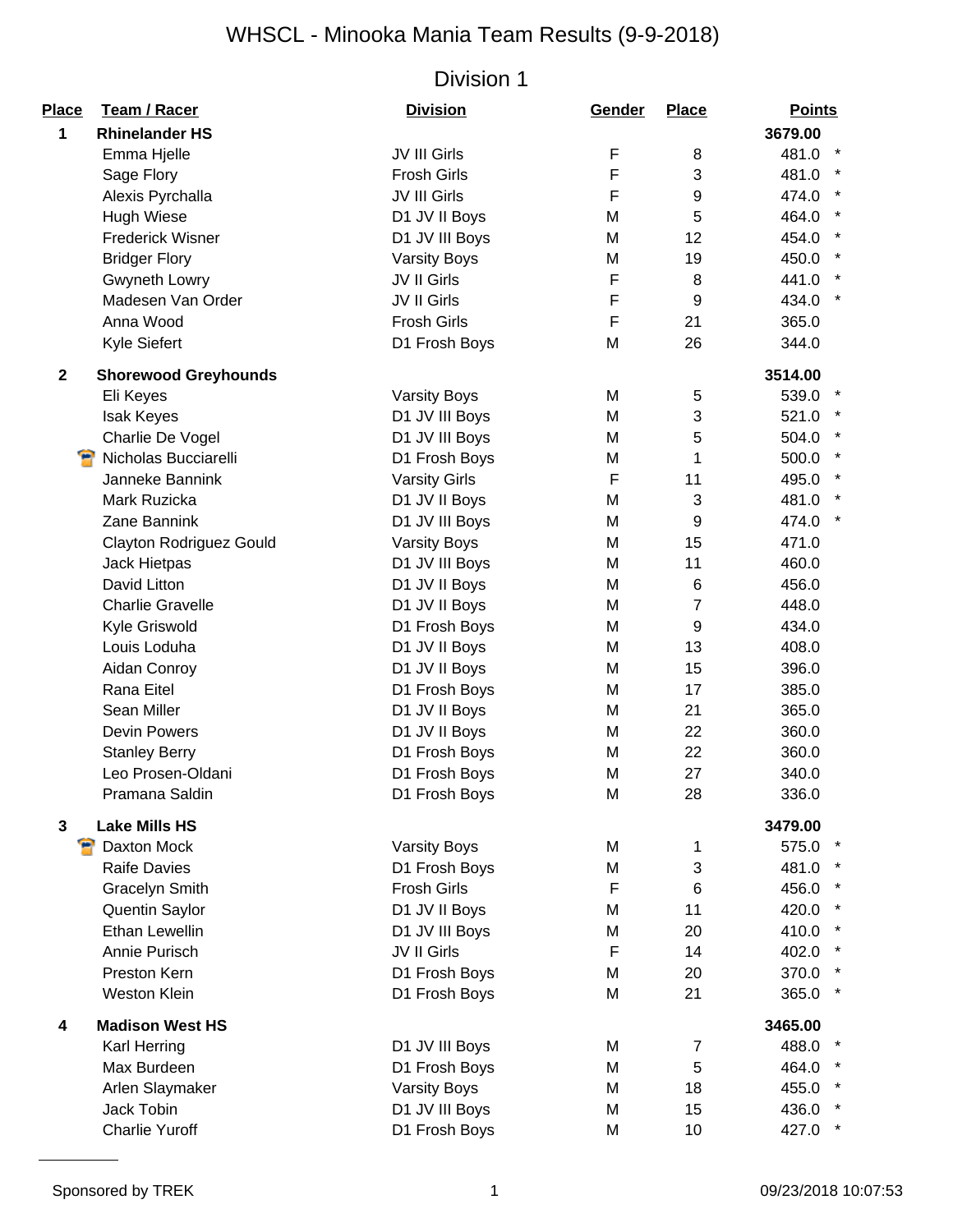| <b>Place</b>   | Team / Racer                | <b>Division</b>      | Gender | <b>Place</b>   | <b>Points</b>    |
|----------------|-----------------------------|----------------------|--------|----------------|------------------|
|                | Jake Brozyna                | D1 JV III Boys       | M      | 18             | 420.0 *          |
|                | Dylan Maes                  | D1 Frosh Boys        | M      | 11             | 420.0            |
|                | Marcos Pi                   | D1 JV III Boys       | M      | 21             | 405.0            |
|                | Tom Dolan                   | D1 Frosh Boys        | M      | 14             | 402.0            |
|                | Otto Ellison                | D1 Frosh Boys        | M      | 15             | 396.0            |
|                | Max Dorr                    | D1 JV III Boys       | M      | 24             | 392.0            |
|                | Opal McAlvanah              | <b>Frosh Girls</b>   | F      | 16             | 390.0 *          |
|                | Genevieve Dockry            | <b>Frosh Girls</b>   | F      | 17             | 385.0 *          |
|                | Jaden Solari                | D1 JV III Boys       | M      | 27             | 380.0            |
|                | <b>Jake Statz</b>           | D1 JV III Boys       | M      | 28             | 376.0            |
|                | Maggie Moylan               | <b>Frosh Girls</b>   | F      | 20             | 370.0            |
|                | Noah Schoephoester          | D1 JV II Boys        | M      | 24             | 352.0            |
|                | <b>Blair Atwood</b>         | D1 JV II Boys        | M      | 30             | 329.0            |
|                | Eli Freedman                | D1 JV II Boys        | M      | 32             | 323.0            |
| 5              | <b>Mukwonago HS</b>         |                      |        |                | 3435.00          |
|                | Leah Fletcher               | <b>Varsity Girls</b> | F      | 5              | 539.0            |
|                | Ian Tweedie                 | D1 JV III Boys       | M      | 4              | 512.0            |
|                | Megan Seiler                | JV II Girls          | F      | 3              | 481.0            |
|                | Lexi Jorgensen              | JV II Girls          | F      | 12             | 414.0            |
|                | <b>Jack Harris</b>          | D1 JV III Boys       | M      | 26             | 384.0            |
|                | Dakota Wiltsey              | D1 JV II Boys        | M      | 18             | 380.0            |
|                | Shane Smith                 | D1 JV III Boys       | M      | 30             | 369.0            |
|                | <b>Brody Smith</b>          | D1 JV II Boys        | M      | 23             | $\star$<br>356.0 |
|                | <b>Emmett Mathe</b>         | D1 JV II Boys        | M      | 27             | 340.0            |
| $\bf 6$        | <b>Marshfield</b>           |                      |        |                | 3131.00          |
|                | Adam Maki                   | <b>Varsity Boys</b>  | M      | 10             | 502.0            |
|                | Hoyt Hall                   | D1 JV III Boys       | M      | 6              | 496.0            |
|                | Lauren Maki                 | Frosh Girls          | F      | 4              | 472.0            |
|                | <b>Mason Gustafson</b>      | D1 JV II Boys        | M      | 8              | 441.0            |
|                | Ben Lawyer                  | D1 JV III Boys       | M      | 16             | 430.0            |
|                | Lucas Hoheisel              | D1 JV II Boys        | M      | 14             | 402.0            |
|                | Ben Baur                    | D1 JV III Boys       | M      | 25             | 388.0            |
|                | <b>Kason Neinast</b>        | D1 Frosh Boys        | M      | 19             | 375.0            |
| $\overline{7}$ | <b>Hmschl Ath Wksha Cty</b> |                      |        |                | 3008.00          |
|                | Elijah Johnson              | <b>Varsity Boys</b>  | M      | $\overline{2}$ | 565.0            |
|                | Cole Hagen                  | D1 JV III Boys       | M      | $\overline{2}$ | 530.0            |
|                | Paul Johannes               | D1 JV II Boys        | M      | 1              | 500.0            |
|                | Ean Benson                  | D1 JV II Boys        | M      | $\overline{2}$ | 490.0            |
|                | <b>Cole Shanks</b>          | D1 JV III Boys       | M      | 10             | 467.0            |
|                | Isaac Johnson               | D1 Frosh Boys        | M      | 6              | 456.0<br>$\star$ |
|                | <b>Jake Shanks</b>          | D1 Frosh Boys        | M      | 8              | 441.0            |
|                | <b>Matthew Peppel</b>       | D1 JV II Boys        | M      | 9              | 434.0            |
|                | David Gorectke              | D1 Frosh Boys        | M      | 25             | 348.0            |
|                | Bjorn Magedanz              | D1 JV II Boys        | M      | 31             | 326.0            |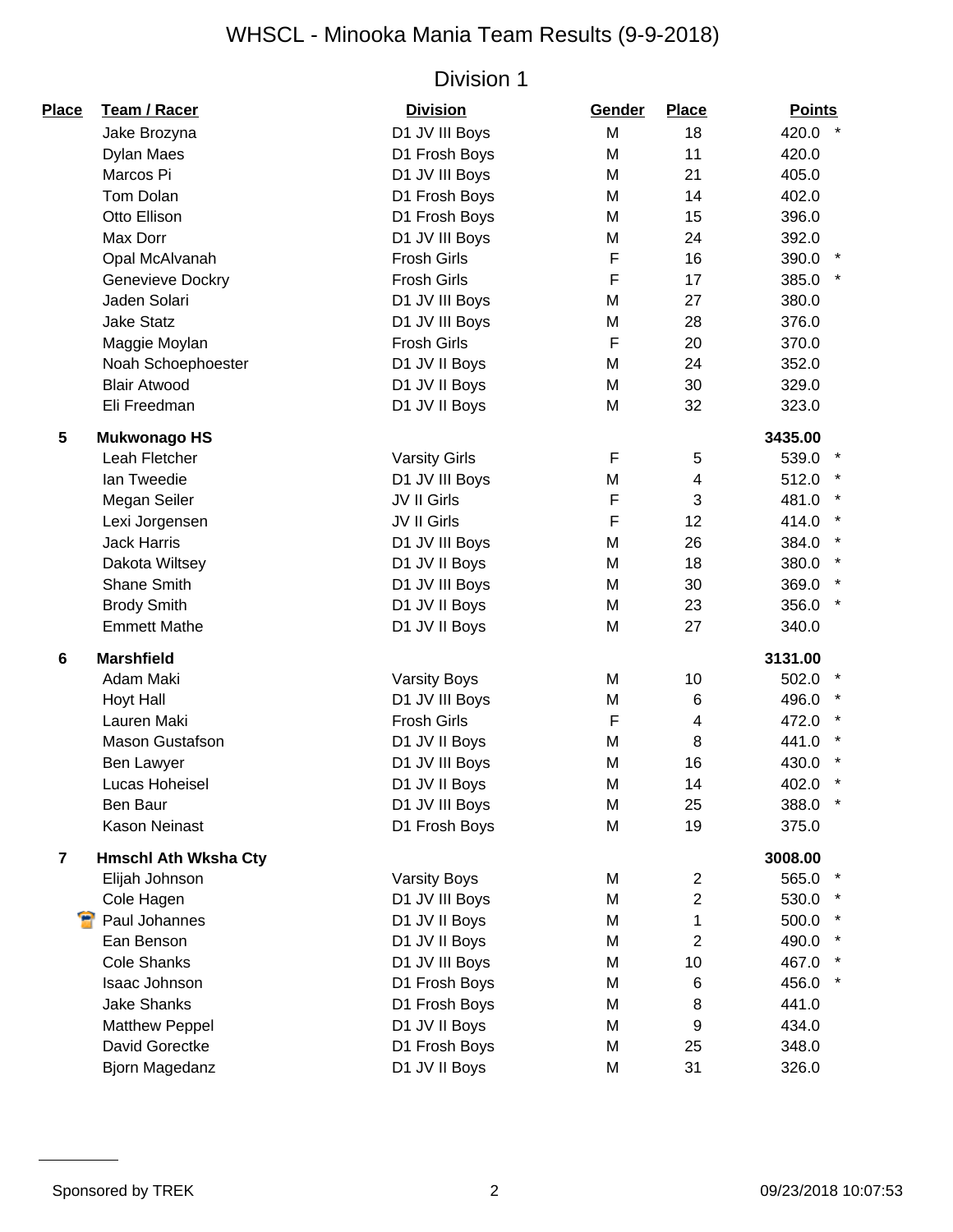| Place | Team / Racer              | <b>Division</b>     | Gender | <b>Place</b>   | <b>Points</b>    |
|-------|---------------------------|---------------------|--------|----------------|------------------|
| 8     | La Crosse Logan HS        |                     |        |                | 2954.00          |
|       | Josh Perry                | D1 JV III Boys      | M      | 13             | 448.0 *          |
|       | <b>Conner Perry</b>       | D1 Frosh Boys       | M      | $\overline{7}$ | $\star$<br>448.0 |
|       | Caden Boge                | D1 JV III Boys      | M      | 14             | $\star$<br>442.0 |
|       | Seth Petersen             | <b>Varsity Boys</b> | M      | 21             | 440.0            |
|       | <b>Tanner Boge</b>        | D1 JV III Boys      | M      | 22             | $\star$<br>400.0 |
|       | Sam Novak                 | D1 JV III Boys      | M      | 23             | 396.0            |
|       | Greta Speckeen            | <b>Frosh Girls</b>  | F      | 18             | 380.0 *          |
| 9     | <b>Sun Prairie HS</b>     |                     |        |                | 2803.00          |
| е     | Joshua Caron              | D1 JV III Boys      | M      | 1              | 540.0            |
|       | Max Bailey                | <b>Varsity Boys</b> | M      | 8              | 516.0            |
|       | Owen Roltgen              | D1 JV III Boys      | M      | 8              | 481.0            |
|       | <b>Garrett Frank</b>      | D1 JV II Boys       | M      | 10             | 427.0 *          |
|       | Nick Koprowski            | D1 JV III Boys      | M      | 17             | 425.0            |
|       | <b>Reece Rimrodt</b>      | D1 JV II Boys       | M      | 12             | $\star$<br>414.0 |
|       | Kenneth Iggulden          | D1 Frosh Boys       | M      | 16             | 390.0            |
|       | Cameron Bub               | D1 Frosh Boys       | M      | 18             | 380.0            |
|       | Trevor Iggulden           | D1 JV III Boys      | M      | 29             | 372.0            |
|       | Miles Hanson              | D1 JV II Boys       | M      | 20             | 370.0            |
| 10    | <b>Menomonee Falls HS</b> |                     |        |                | 2183.00          |
|       | Stephen Esterle           | D1 Frosh Boys       | M      | 12             | 414.0            |
|       | Vann Kempf                | D1 JV II Boys       | M      | 17             | 385.0            |
|       | Jonathan Haugstad         | D1 Frosh Boys       | M      | 23             | 356.0 *          |
|       | Ryan Leahy                | D1 Frosh Boys       | M      | 24             | 352.0            |
|       | Aidan Cera                | D1 JV II Boys       | M      | 26             | $\star$<br>344.0 |
|       | Benjamin Haugstad         | D1 JV II Boys       | M      | 29             | $\star$<br>332.0 |
|       | <b>Adley Smith</b>        | D1 JV II Boys       | M      | 33             | 320.0            |
| 11    | <b>Verona HS</b>          |                     |        |                | 1936.00          |
|       | Bergen Frank-Loron        | D1 JV III Boys      | M      | 19             | 415.0            |
|       | <b>Isaac Gormley</b>      | D1 Frosh Boys       | M      | 13             | 408.0            |
|       | Avery Durnen              | D1 JV II Boys       | M      | 16             | 390.0 *          |
|       | Jacob Horsfall            | D1 JV II Boys       | M      | 19             | 375.0 *          |
|       | Ryan Owens                | D1 JV II Boys       | M      | 25             | 348.0            |
| 12    | <b>SPASH</b>              |                     |        |                | 1800.00          |
|       | Abbey Dahlseng            | JV III Girls        | F      | 5              | 504.0            |
|       | Natalie Emerson           | JV III Girls        | F      | $\overline{7}$ | 488.0 *          |
|       | Cade Larson               | D1 JV II Boys       | M      | 4              | 472.0            |
|       | Sam Gulan                 | D1 JV II Boys       | M      | 28             | 336.0<br>$\star$ |
| 13    | <b>Eau Claire Mem HS</b>  |                     |        |                | 962.00           |
|       | <b>Thomas Sizer</b>       | D1 Frosh Boys       | M      | $\overline{2}$ | 490.0 *          |
|       | Ellison Kotz              | D1 Frosh Boys       | M      | $\overline{4}$ | 472.0 *          |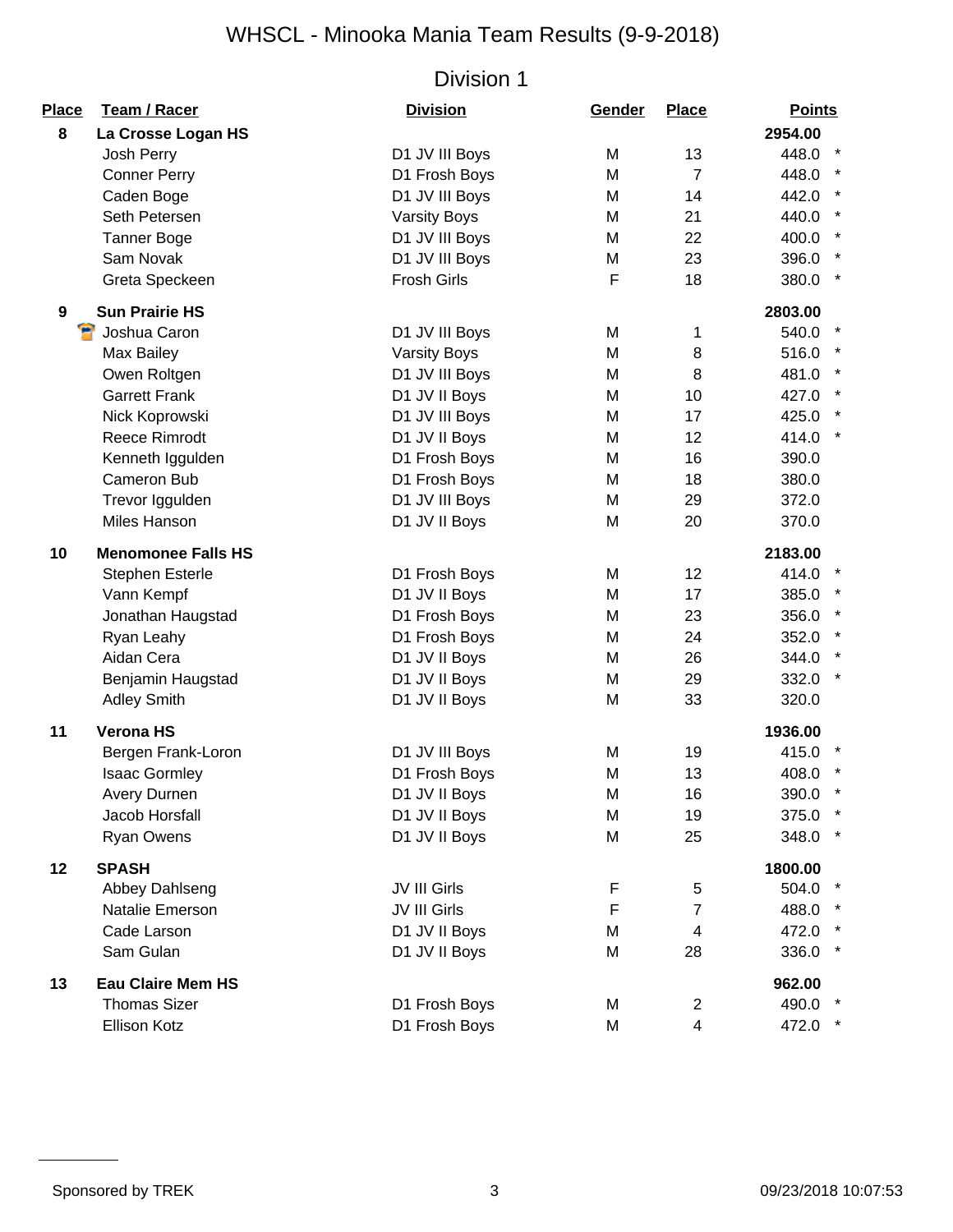| Place        | Team / Racer               | <b>Division</b>      | Gender      | <b>Place</b>     | <b>Points</b>    |
|--------------|----------------------------|----------------------|-------------|------------------|------------------|
| 1            | <b>Wausau East</b>         |                      |             |                  | 2062.00          |
|              | Lorissa Thorpe             | <b>Varsity Girls</b> | F           | 3                | 556.0 *          |
|              | <b>Erin Bennett</b>        | <b>Varsity Girls</b> | F           | $\overline{7}$   | 523.0 *          |
|              | Bergen Anderson            | <b>Varsity Girls</b> | $\mathsf F$ | 10               | 502.0 *          |
|              | Porter Thorpe              | D2 JV III Boys       | M           | 8                | 481.0            |
|              | <b>Parker Faust</b>        | D2 Frosh Boys        | M           | 17               | 385.0            |
| $\mathbf{2}$ | <b>Rhinelander NW Comp</b> |                      |             |                  | 2003.00          |
|              | Johanna Marie Craig        | <b>Varsity Girls</b> | F           | $\overline{2}$   | 565.0<br>$\star$ |
|              | Jakob Craig                | D2 Frosh Boys        | M           | $\mathbf{1}$     | 500.0            |
|              | Megan Lester               | <b>Frosh Girls</b>   | F           | $\mathbf{2}$     | 490.0            |
|              | <b>Grace Dorsey</b>        | JV II Girls          | F           | $\overline{7}$   | $\star$<br>448.0 |
| 3            | <b>Marquette Senior HS</b> |                      |             |                  | 1959.00          |
|              | Jacey Johnson              | JV III Girls         | F           | 3                | 521.0 *          |
|              | Erin Vanderschaaf          | <b>Varsity Girls</b> | F           | $\boldsymbol{9}$ | 509.0 *          |
|              | Louis Hindman              | D2 JV III Boys       | M           | $\overline{7}$   | 488.0 *          |
|              | Caitlyn Uimari             | <b>Frosh Girls</b>   | F           | 8                | 441.0            |
|              | <b>Juliette Kimmes</b>     | <b>Frosh Girls</b>   | $\mathsf F$ | 9                | 434.0            |
|              | <b>Wyatt Clement</b>       | D2 JV III Boys       | M           | 22               | 400.0            |
|              | Joseph Giorgianni          | D2 JV II Boys        | M           | 28               | 336.0            |
| 4            | <b>Westosha Comp IL</b>    |                      |             |                  | 1915.00          |
|              | Chase Vandeursen           | <b>Varsity Boys</b>  | M           | 9                | 509.0 *          |
|              | Kevin Urban                | D2 JV III Boys       | M           | 6                | 496.0            |
|              | Paula Urban                | JV II Girls          | F           | $\overline{2}$   | $\star$<br>490.0 |
|              | Katelyn Vaskovsky          | JV II Girls          | F           | 11               | $\star$<br>420.0 |
|              | Mason Kaupplia             | D2 JV III Boys       | M           | 33               | 360.0            |
| 5            | <b>Fall Creek Comp</b>     |                      |             |                  | 1909.00          |
|              | <b>Isaiah Berry</b>        | D2 JV III Boys       | M           | 3                | 521.0            |
|              | Miette Gosse               | JV II Girls          | F           | 5                | 464.0            |
|              | Katie Kopp                 | <b>Frosh Girls</b>   | F           | 5                | 464.0            |
|              | Malachi Berry              | <b>Varsity Boys</b>  | M           | 17               | 460.0            |
|              | <b>Scout Stokes</b>        | D2 JV II Boys        | M           | 12               | 414.0            |
|              | <b>Matthew Mosher</b>      | D2 JV II Boys        | M           | 15               | 396.0            |
|              | Cooper Gorecki             | D2 JV III Boys       | M           | 35               | 354.0            |
| 6            | <b>Green Bay Composite</b> |                      |             |                  | 1884.00          |
|              | Aidan Lemorande            | <b>Varsity Boys</b>  | M           | 4                | 547.0            |
|              | Kilyn Brabant              | JV II Girls          | F           | $\overline{4}$   | 472.0 *          |
|              | Kaleb Moore                | D2 JV III Boys       | M           | 11               | 460.0            |
|              | Ben Komoroske              | D2 JV III Boys       | M           | 21               | 405.0<br>$\star$ |
|              | Caleb Garner               | D2 Frosh Boys        | M           | 14               | 402.0            |
|              | Cayden Nimmer              | D2 JV III Boys       | M           | 31               | 366.0            |
|              | Theo Van Straten           | D2 JV III Boys       | M           | 34               | 357.0            |
|              | Seth Fink                  | D2 Frosh Boys        | M           | 28               | 336.0            |
| 7            | <b>Cambridge HS</b>        |                      |             |                  | 1843.00          |
|              | <b>Emory Hutchens</b>      | D2 JV III Boys       | M           | 10               | 467.0            |
|              | Eric Haas                  | D2 JV II Boys        | M           | 5                | 464.0            |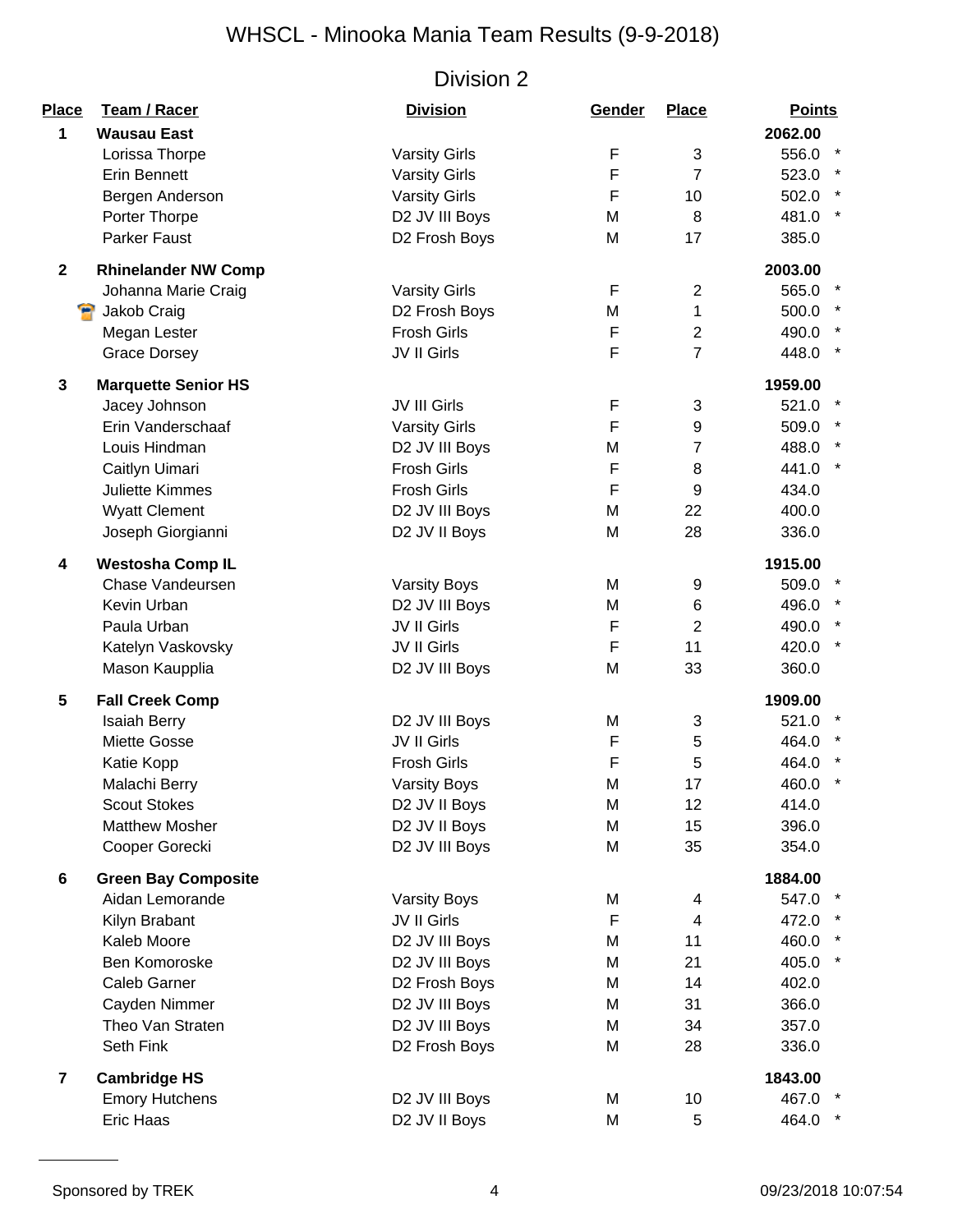| Place | Team / Racer                | <b>Division</b>      | Gender      | <b>Place</b>   | <b>Points</b>    |
|-------|-----------------------------|----------------------|-------------|----------------|------------------|
|       | Abby Gowan                  | JV II Girls          | F           | 6              | 456.0            |
|       | Jonathan Jones              | D2 JV II Boys        | M           | 6              | 456.0            |
|       | Chris Karlovich             | D2 JV II Boys        | M           | 13             | 408.0            |
|       | Matt Andersen               | D2 JV III Boys       | M           | 30             | 369.0            |
|       | <b>Reid Gowan</b>           | D2 JV III Boys       | M           | 44             | 334.0            |
|       | Samuel Settersten           | D2 JV II Boys        | M           | 39             | 304.0            |
| 8     | <b>Washington Cty Comp</b>  |                      |             |                | 1821.00          |
|       | Nick Niemi                  | <b>Varsity Boys</b>  | M           | 12             | 489.0            |
|       | <b>Hunter Schmitt</b>       | <b>Varsity Boys</b>  | M           | 13             | 483.0            |
|       | <b>Skyler Schmitt</b>       | D2 JV II Boys        | M           | 8              | 441.0            |
|       | Kritika Gupta               | JV II Girls          | $\mathsf F$ | 13             | $\star$<br>408.0 |
|       | Ethan Janssen               | D2 JV III Boys       | M           | 23             | 396.0            |
|       | Sawyer Bussey               | D2 Frosh Boys        | M           | 15             | 396.0            |
|       | Christian Spaeth            | D2 JV II Boys        | M           | 30             | 329.0            |
|       | Nick Skaalen                | D2 JV II Boys        | M           | 34             | 317.0            |
|       | Rj Goldberg                 | D2 Frosh Boys        | M           | 37             | 308.0            |
| 9     | <b>Wausau Composite</b>     |                      |             |                | 1792.00          |
|       | Lauren Lackman              | <b>Varsity Girls</b> | $\mathsf F$ | 1              | 575.0            |
|       | Alexander Gosse             | D2 JV II Boys        | M           | $\overline{2}$ | 490.0            |
|       | <b>Austin Nest</b>          | D2 JV II Boys        | M           | 17             | 385.0            |
|       | Jack Hobson                 | D2 JV III Boys       | M           | 40             | 342.0            |
| 10    | <b>Holmen HS</b>            |                      |             |                | 1770.00          |
|       | Avery Luebke                | JV III Girls         | $\mathsf F$ | 12             | 454.0            |
|       | Seth Herrmann               | D2 JV II Boys        | M           | $\overline{7}$ | 448.0            |
|       | David Wettstein             | D2 JV II Boys        | M           | 9              | 434.0            |
|       | Gavin Wateski               | D2 Frosh Boys        | M           | 9              | 434.0<br>$\star$ |
|       | Zander Smith                | D2 JV II Boys        | M           | 31             | 326.0            |
| 11    | <b>Westosha Comp</b>        |                      |             |                | 1765.00          |
|       | <b>Alexis Brooks</b>        | JV III Girls         | F           | 4              | 512.0            |
|       | Joe Banish                  | D2 JV III Boys       | M           | 17             | 425.0            |
|       | <b>Rider Rainer</b>         | D2 JV III Boys       | M           | 18             | 420.0            |
|       | Samantha Brooks             | <b>Frosh Girls</b>   | F           | 13             | 408.0            |
|       | <b>Kody Molitor</b>         | D2 JV III Boys       | M           | 25             | 388.0            |
|       | <b>Travis Senft</b>         | D2 Frosh Boys        | M           | 35             | 314.0            |
|       | Xander Enright              | D2 Frosh Boys        | M           | 39             | 304.0            |
| 12    | <b>MKE/Northshore Comp</b>  |                      |             |                | 1756.00          |
|       | Nolan Giles-Pufahl          | <b>Varsity Boys</b>  | M           | 14             | 477.0 *          |
|       | Auguste Raasch              | D2 JV II Boys        | M           | 4              | 472.0            |
|       | <b>Stella Mireles</b>       | JV II Girls          | F           | 10             | 427.0            |
|       | <b>Oliver Grasse</b>        | D2 JV II Boys        | M           | 18             | 380.0            |
| 13    | <b>Brookfield Composite</b> |                      |             |                | 1705.00          |
|       | Emma Osborne                | <b>Varsity Girls</b> | F           | 6              | 531.0            |
|       | <b>Nathaniel Osborne</b>    | D2 Frosh Boys        | M           | $\overline{2}$ | 490.0            |
|       | Will Then                   | D2 JV II Boys        | M           | 24             | 352.0            |
|       | Ethan Messerschmidt         | D2 JV II Boys        | M           | 29             | 332.0            |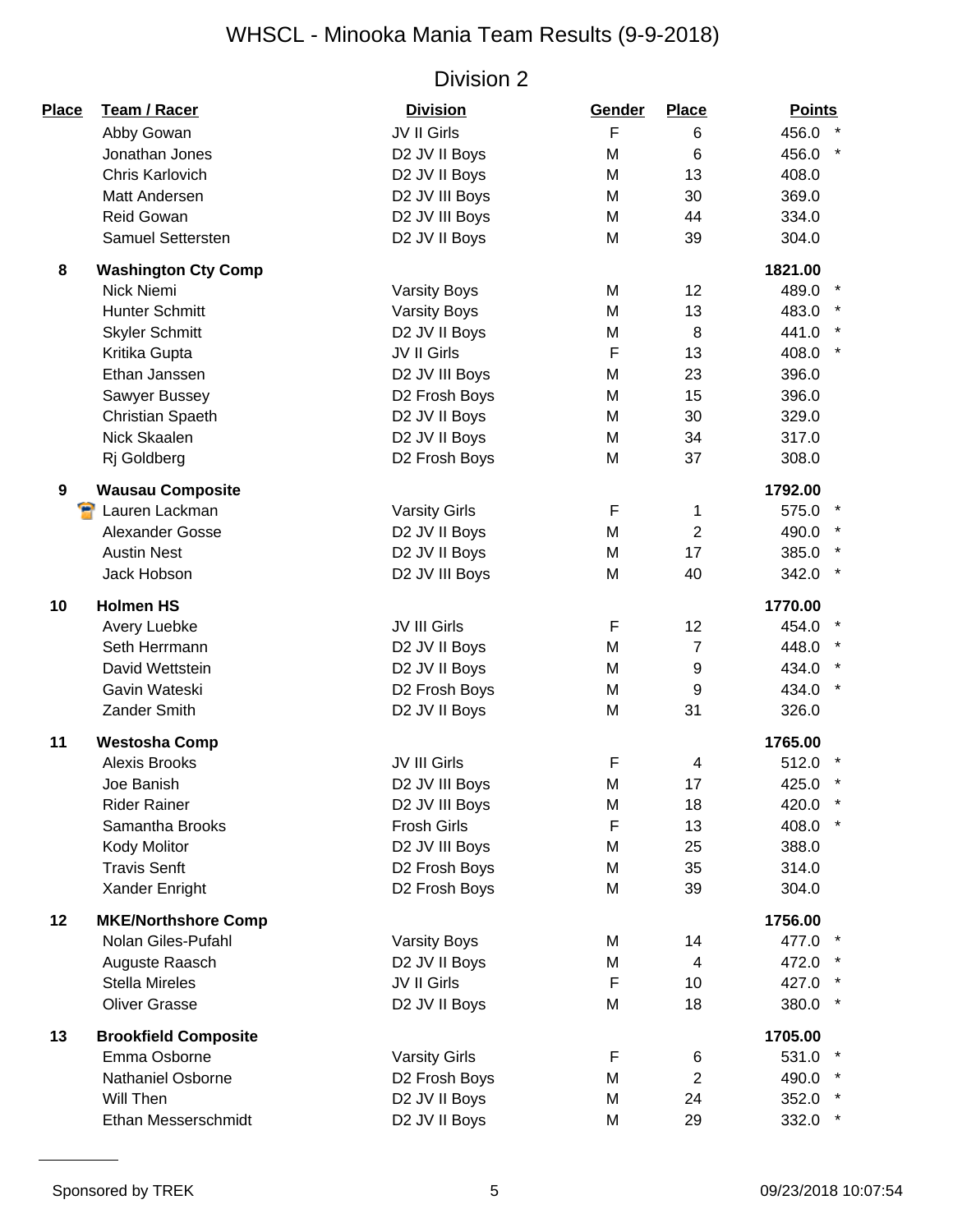| Place | Team / Racer               | <b>Division</b>      | Gender | <b>Place</b>   | <b>Points</b>     |
|-------|----------------------------|----------------------|--------|----------------|-------------------|
| 14    | <b>Central WI Comp</b>     |                      |        |                | 1697.00           |
|       | Josalin Kumm               | JV III Girls         | F      | 11             | 460.0             |
|       | Mitchell Prange            | D2 JV II Boys        | M      | 10             | 427.0             |
|       | Lily Blaszczak             | <b>Frosh Girls</b>   | F      | 11             | 420.0             |
|       | Eric Blaszczak             | D2 JV II Boys        | M      | 16             | 390.0             |
| 15    | <b>LaCrosse Central HS</b> |                      |        |                | 1693.00           |
|       | <b>Therin Smith</b>        | D2 Frosh Boys        | M      | 3              | 481.0             |
|       | Ava Shively                | JV III Girls         | F      | 10             | 467.0             |
|       | Nicholas Jarman            | D2 Frosh Boys        | M      | 19             | 375.0             |
|       | Anthony Wagner             | D2 Frosh Boys        | M      | 20             | $\star$<br>370.0  |
|       | Rabe Oeltjen               | D2 Frosh Boys        | M      | 23             | 356.0             |
|       | Ryan Quackenboss           | D2 Frosh Boys        | M      | 38             | 306.0             |
| 16    | <b>Sauk Prairie HS</b>     |                      |        |                | 1688.00           |
|       | Kylie Krayer               | JV III Girls         | F      | $\overline{2}$ | 530.0             |
|       | Emma Kinnamon              | <b>Frosh Girls</b>   | F      | $\overline{7}$ | 448.0             |
|       | Alex Kinnamon              | D2 JV III Boys       | M      | 26             | 384.0             |
|       | Brogan Ashworth            | D2 Frosh Boys        | M      | 31             | 326.0             |
|       | Luke Larson                | D2 JV II Boys        | M      | 33             | 320.0             |
| 17    | <b>Lake Ctry Composite</b> |                      |        |                | 1685.00           |
|       | <b>Lucas Lirette</b>       | D2 JV II Boys        | M      | 3              | 481.0             |
|       | Jura Gerlach               | D2 Frosh Boys        | M      | 10             | 427.0             |
|       | Jamison Olson              | D2 JV II Boys        | M      | 14             | 402.0             |
|       | Mia Taggett                | Frosh Girls          | F      | 19             | 375.0             |
|       | Lucca Spicuzza-Pesicek     | D2 Frosh Boys        | M      | 24             | 352.0             |
| 18    | <b>Westosha Comp NPier</b> |                      |        |                | 1684.00           |
|       | Mia Scarlato               | JV III Girls         | F      | 13             | 448.0             |
|       | <b>Alex Martin</b>         | D2 Frosh Boys        | M      | 8              | 441.0             |
|       | Nino Breeden               | D2 JV III Boys       | М      | 19             | 415.0             |
|       | Jacob Zondlak              | D2 JV III Boys       | M      | 27             | 380.0             |
|       | Brayden Molinaro           | D2 Frosh Boys        | M      | 47             | 289.0             |
| 19    | <b>Cam-Rock Comp</b>       |                      |        |                | 1621.00           |
|       | Mckenna Dwyer              | <b>Varsity Girls</b> | F      | 8              | 516.0             |
|       | Kai Klaas                  | D2 JV II Boys        | M      | 19             | 375.0             |
|       | Sam Ibeling                | D2 JV II Boys        | M      | 20             | 370.0             |
|       | Elijah Zempel              | D2 Frosh Boys        | M      | 22             | 360.0<br>$^\star$ |
|       | <b>Reid Watson</b>         | D2 JV III Boys       | M      | 42             | 338.0             |
| 20    | <b>Rice Lake Composite</b> |                      |        |                | 1586.00           |
|       | Pavel Nelson               | <b>Varsity Boys</b>  | М      | 3              | 556.0             |
|       | <b>Bennett Gargulak</b>    | D2 JV III Boys       | M      | $\overline{2}$ | 530.0             |
|       | Ethan Komp                 | D2 JV II Boys        | M      | $\mathbf 1$    | 500.0             |
|       | Sean Hodkiewicz            | D2 JV II Boys        | М      | 22             | 360.0             |
|       | Noah Savas                 | D2 JV II Boys        | M      | 23             | 356.0             |
|       | Remington Ladd             | D2 JV III Boys       | M      | 39             | 344.0             |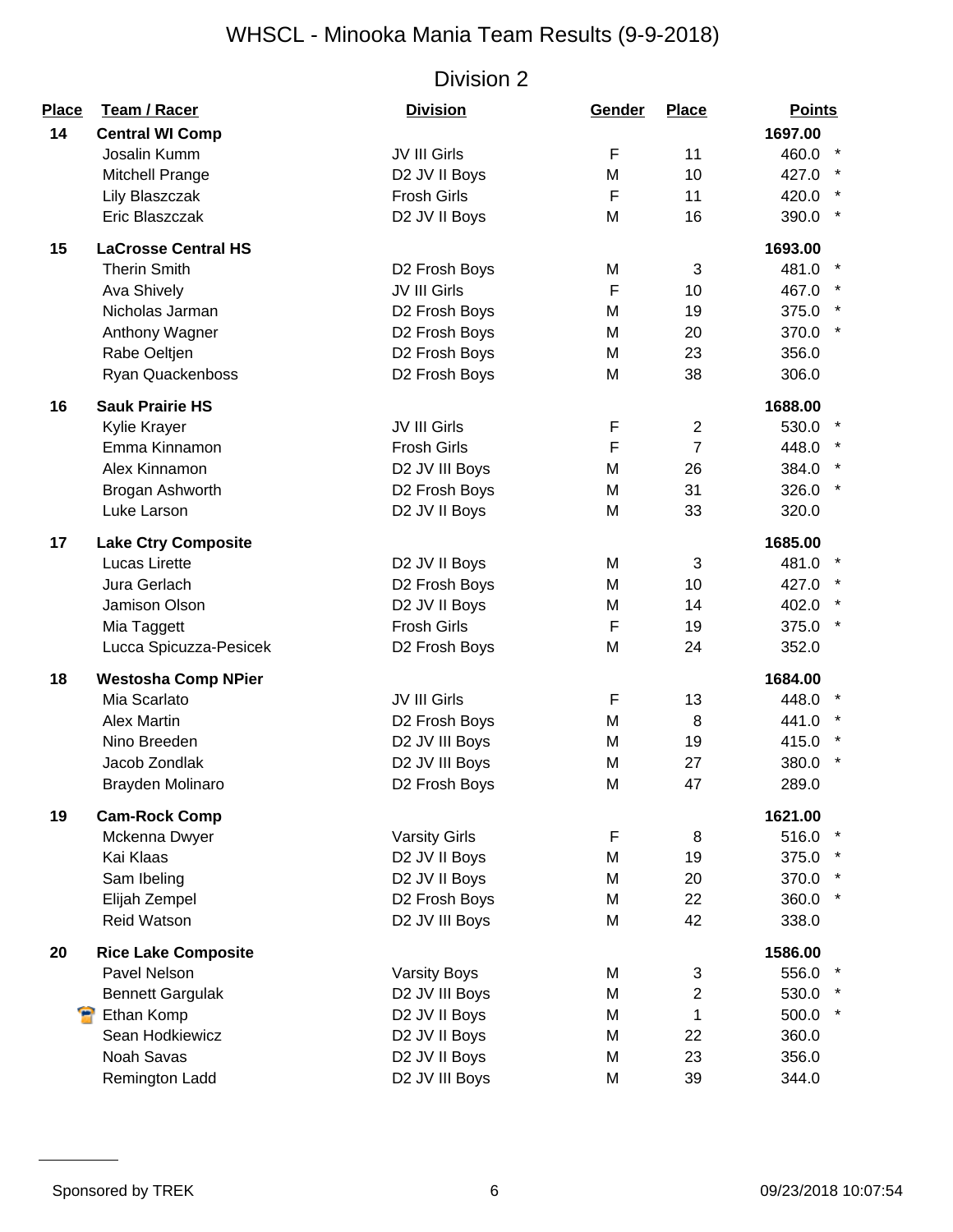| <b>Place</b> | Team / Racer               | <b>Division</b>      | Gender | <b>Place</b>   | <b>Points</b>    |
|--------------|----------------------------|----------------------|--------|----------------|------------------|
| 21           | <b>Onalaska HS</b>         |                      |        |                | 1584.00          |
|              | Brooklyn Waldner           | <b>Varsity Girls</b> | F      | 4              | $\star$<br>547.0 |
|              | <b>Thomas Breit</b>        | D2 Frosh Boys        | M      | 18             | 380.0            |
|              | Dylan Waldner              | D2 JV III Boys       | M      | 32             | 363.0            |
|              | Liam Strong                | D2 Frosh Boys        | M      | 44             | $\star$<br>294.0 |
| 22           | <b>Madison East HS</b>     |                      |        |                | 1573.00          |
|              | Martin Panofsky            | D2 JV III Boys       | M      | 15             | 436.0 *          |
|              | Sylvie Panofsky            | <b>Frosh Girls</b>   | F      | 10             | 427.0            |
|              | Owen Buske                 | D2 Frosh Boys        | M      | 13             | 408.0 *          |
|              | Jack Maurer                | D2 Frosh Boys        | M      | 40             | 302.0            |
| 23           | <b>MKE MTB Composite</b>   |                      |        |                | 1570.00          |
|              | Riley Wrightsman           | D2 Frosh Boys        | M      | $\overline{7}$ | 448.0            |
|              | <b>Diana Flores</b>        | JV III Girls         | F      | 14             | 442.0            |
|              | William Krueger            | D2 Frosh Boys        | M      | 27             | 340.0            |
|              | Joshua Nathaniel           | D2 JV III Boys       | M      | 41             | 340.0            |
|              | Jaydyn Wilkerson           | D2 JV II Boys        | M      | 41             | 300.0            |
|              | Silas Harris-Coleman       | D2 Frosh Boys        | M      | 41             | 300.0            |
|              | Elijah Noah Wick           | D2 JV II Boys        | M      | 42             | 298.0            |
|              | Hamilton Reinbold          | D2 Frosh Boys        | M      | 42             | 298.0            |
| 24           | <b>Janesville</b>          |                      |        |                | 1434.00          |
|              | <b>Drexler Pearson</b>     | D2 JV III Boys       | M      | 5              | 504.0            |
|              | <b>Zack Keating</b>        | D2 JV III Boys       | M      | 9              | 474.0 *          |
|              | <b>Jackson Hankes</b>      | D2 Frosh Boys        | M      | 6              | 456.0            |
|              | <b>Jack Neupert</b>        | D2 JV II Boys        | M      | 21             | 365.0            |
|              | Ean Dalton                 | D2 Frosh Boys        | M      | 25             | 348.0            |
|              | Lance Dalton               | D2 JV III Boys       | M      | 43             | 336.0            |
| 25           | <b>Ozaukee Composite</b>   |                      |        |                | 1389.00          |
|              | Erin Hong                  | <b>Frosh Girls</b>   | F      | 15             | 396.0            |
|              | Sam Strohl                 | D2 Frosh Boys        | M      | 21             | 365.0            |
|              | <b>Tristan Sohr</b>        | D2 Frosh Boys        | M      | 34             | 317.0            |
|              | <b>Mitchell Teunissen</b>  | D2 Frosh Boys        | M      | 36             | $\star$<br>311.0 |
| 26           | <b>Westosha Comp SPort</b> |                      |        |                | 1380.00          |
|              | Sam Paupore                | D2 JV III Boys       | M      | 1              | 540.0 *          |
|              | Nicolas Ruffolo            | D2 JV II Boys        | M      | 11             | 420.0            |
|              | Connor Buchanan            | D2 Frosh Boys        | M      | 11             | 420.0 *          |
|              | Ryan Paupore               | D2 Frosh Boys        | M      | 16             | 390.0            |
|              | <b>Carter Kasianowicz</b>  | D2 JV III Boys       | M      | 28             | 376.0            |
|              | Devin Hatch                | D2 JV II Boys        | M      | 27             | 340.0            |
| 27           | <b>Pewaukee MTB</b>        |                      |        |                | 1370.00          |
|              | <b>Isabelle Yuskis</b>     | JV II Girls          | F      | 15             | 396.0            |
|              | Nolan Zigler               | D2 JV III Boys       | M      | 29             | 372.0 *          |
|              | Nathan Monday              | D2 JV II Boys        | M      | 38             | 306.0            |
|              | Devin Shafer               | D2 Frosh Boys        | M      | 43             | $\star$<br>296.0 |
|              | Gavin Long                 | D2 Frosh Boys        | M      | 46             | 290.0            |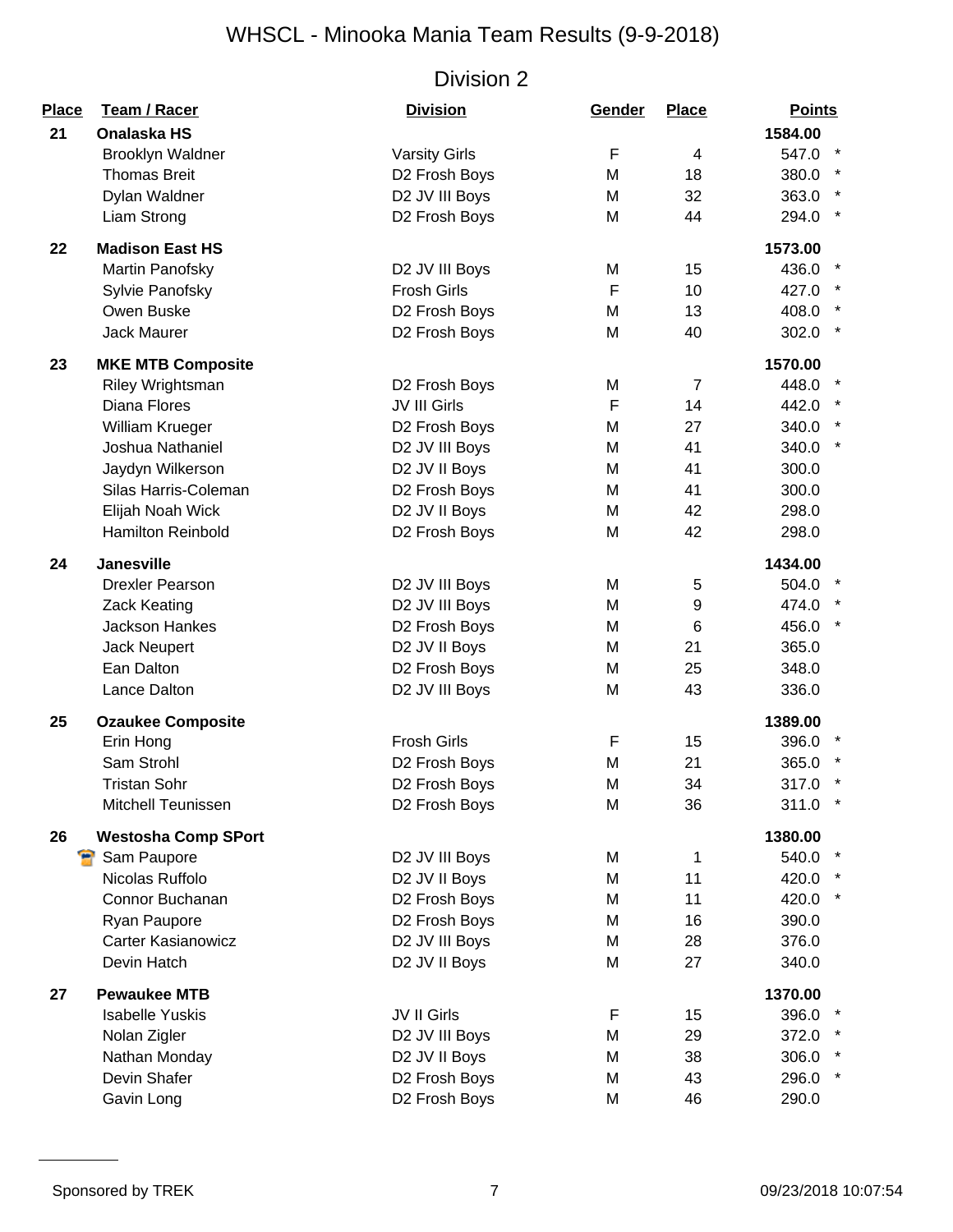| Place<br>28 | <b>Team / Racer</b><br><b>Hayward HS</b> | <b>Division</b>     | Gender | <b>Place</b>    | <b>Points</b><br>1350.00 |
|-------------|------------------------------------------|---------------------|--------|-----------------|--------------------------|
|             | <b>Drake Marks</b>                       | D2 Frosh Boys       | M      | 4               | 472.0 *                  |
|             | Kade Carlson                             | D2 Frosh Boys       | M      | 5               | 464.0                    |
|             | Helena Maki                              | <b>Frosh Girls</b>  | F      | 12 <sub>2</sub> | 414.0 *                  |
| 29          | <b>Sauk Prairie Comp</b>                 |                     |        |                 | 1324.00                  |
|             | Jasmine Shepherd                         | <b>Frosh Girls</b>  | F      | 22              | 360.0                    |
|             | <b>Larson Wells</b>                      | D2 JV III Boys      | M      | 46              | 330.0                    |
|             | Wesley Rybarczyk                         | D2 Frosh Boys       | M      | 32              | 323.0 *                  |
|             | <b>Braeden Weix</b>                      | D2 JV II Boys       | M      | 36              | $311.0$ *                |
| 30          | <b>Blackhawk Composite</b>               |                     |        |                 | 1287.00                  |
|             | <b>Byrne Dobrient</b>                    | <b>Varsity Boys</b> | M      | 16              | 465.0                    |
|             | <b>Mitchell Moriarty</b>                 | D2 JV III Boys      | M      | 16              | 430.0                    |
|             | <b>Ethan Cramer</b>                      | D2 JV III Boys      | M      | 24              | 392.0 *                  |
|             | <b>William Nisbet</b>                    | D2 JV III Boys      | M      | 36              | 351.0                    |
|             | <b>Andrew Leland</b>                     | D2 JV III Boys      | M      | 38              | 346.0                    |
|             | <b>Riley Mortvedt</b>                    | D2 Frosh Boys       | M      | 33              | 320.0                    |
| 31          | La Crosse Composite                      |                     |        |                 | 1286.00                  |
|             | <b>Edward Hale</b>                       | D2 JV III Boys      | M      | 13              | 448.0                    |
|             | Sarah Vielhaber                          | JV III Girls        | F      | 15              | 436.0 *                  |
|             | Ellie Vielhaber                          | <b>Frosh Girls</b>  | F      | 14              | 402.0                    |
| 32          | <b>Cedarburg MTB Team</b>                |                     |        |                 | 1263.00                  |
|             | Evan Gregory                             | <b>Varsity Boys</b> | M      | 11              | 495.0                    |
|             | Roman Poss                               | <b>Varsity Boys</b> | M      | 20              | 445.0 *                  |
|             | <b>Matthew Thomas</b>                    | D2 JV II Boys       | M      | 32              | $\star$<br>323.0         |
| 33          | <b>West Bend West HS</b>                 |                     |        |                 | 1054.00                  |
|             | Michael Spangenberg                      | D2 Frosh Boys       | M      | 12 <sup>2</sup> | 414.0                    |
|             | <b>Tony McArthur</b>                     | D2 Frosh Boys       | M      | 29              | 332.0                    |
|             | <b>Tanner Schultz</b>                    | D2 JV II Boys       | M      | 37              | $\ast$<br>308.0          |
| 34          | <b>Fall Creek HS</b>                     |                     |        |                 | 1052.00                  |
|             | <b>Becca Somerville</b>                  | JV III Girls        | F      | 1               | 540.0                    |
|             | Sam Somerville                           | D2 JV III Boys      | M      | 4               | 512.0 *                  |
| 35          | <b>Fox Valley Composite</b>              |                     |        |                 | 1024.00                  |
|             | <b>Christian Moore</b>                   | D2 JV III Boys      | M      | 37              | 348.0                    |
|             | Dylan Romzek                             | D2 JV II Boys       | M      | 26              | 344.0                    |
|             | Jake Averkamp                            | D2 JV III Boys      | M      | 45              | 332.0 *                  |
|             | Ryan Carew                               | D2 JV III Boys      | M      | 47              | 329.0                    |
|             | David Mahan                              | D2 JV II Boys       | M      | 35              | 314.0                    |
|             | Frank Snyder                             | D2 JV II Boys       | M      | 40              | 302.0                    |
|             | Samuel Moore                             | D2 Frosh Boys       | M      | 45              | 292.0                    |
| 36          | <b>BGMS Acosta Comp</b>                  |                     |        |                 | 1003.00                  |
|             | Carlos Urgel De La Torre                 | D2 JV II Boys       | M      | 25              | 348.0 *                  |
|             | Alan Angulo                              | D2 JV III Boys      | M      | 48              | 328.0                    |
|             | <b>Connor Redding</b>                    | D2 JV III Boys      | M      | 49              | 327.0 *                  |